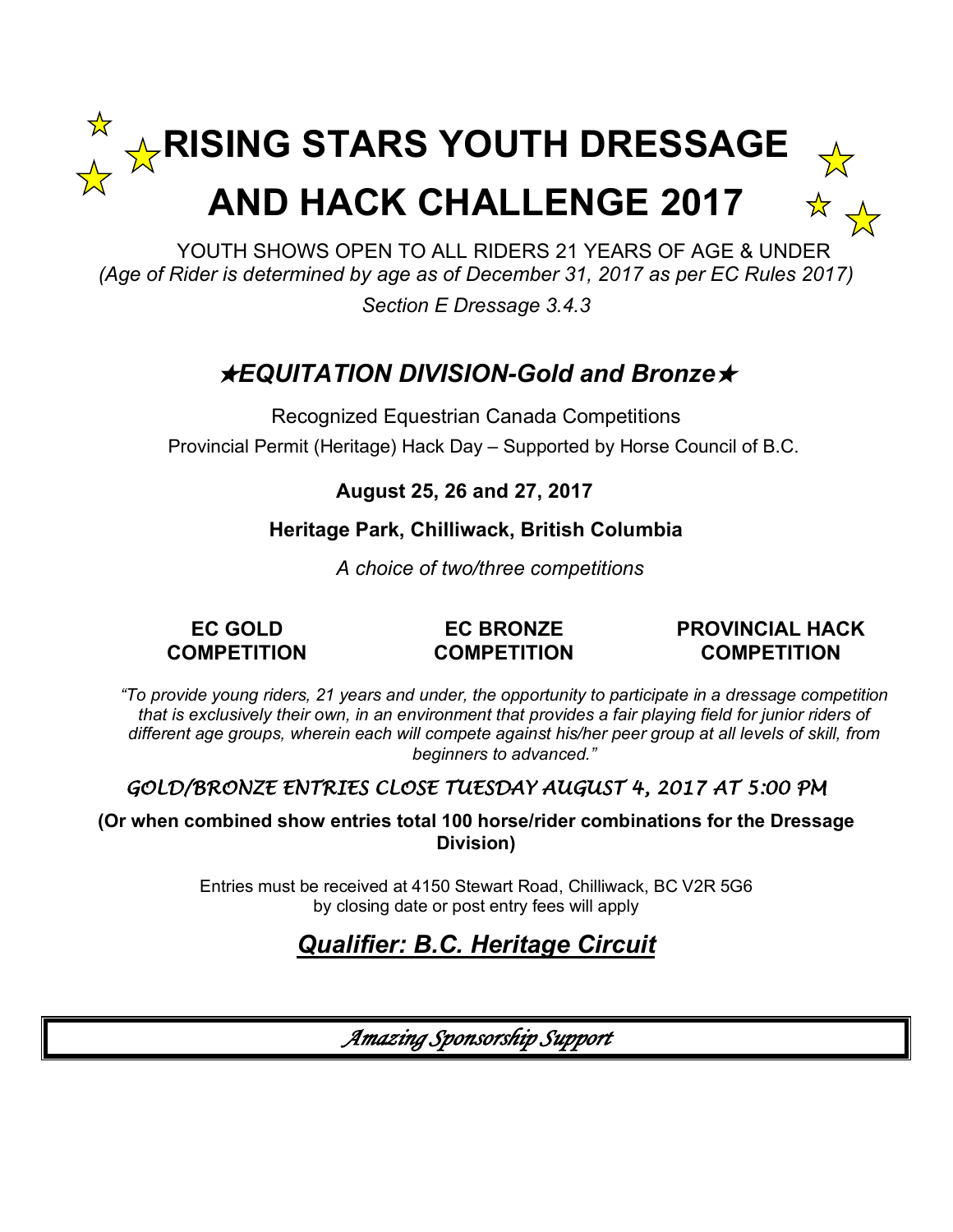

#### **DRESSAGE JUDGES**

Lee Tubman: FEI Ontario Lorraine MacDonald: Senior EC (retired FEI) Ontario TBA

#### **HACK & EQUITATION JUDGES**

RS Provincial Hack: TBA Lori Quinn: Bronze Ring Jodie Moore: Gold Ring

#### **Show Committee**

| <b>Stewards</b>                | Shirley Pederson (Gold)<br>Pat Dunn |
|--------------------------------|-------------------------------------|
| Veterinarian                   | Ag West Veterinary Group            |
| <b>Competition Managers</b>    | Sue Holtby, Wendy Christoff         |
| <b>Entry Secretary/Scoring</b> | Sarah Dunn                          |
| Announcer                      | TBA                                 |
| Volunteer Co-ordinator         | Sue Holtby (604) 823-6768           |
| <b>Decorations</b>             | Marilyn Connolly                    |
| Presentation & Awards          | Nancy Olson-Beaulieu                |
| Stable Manager & Ground Crew   | Ted Holtby & Jay Rees               |
| <b>Office Manager</b>          | <b>Marilyn Connolly</b>             |
| Sponsorship                    | Wendy Christoff (604) 209-7201      |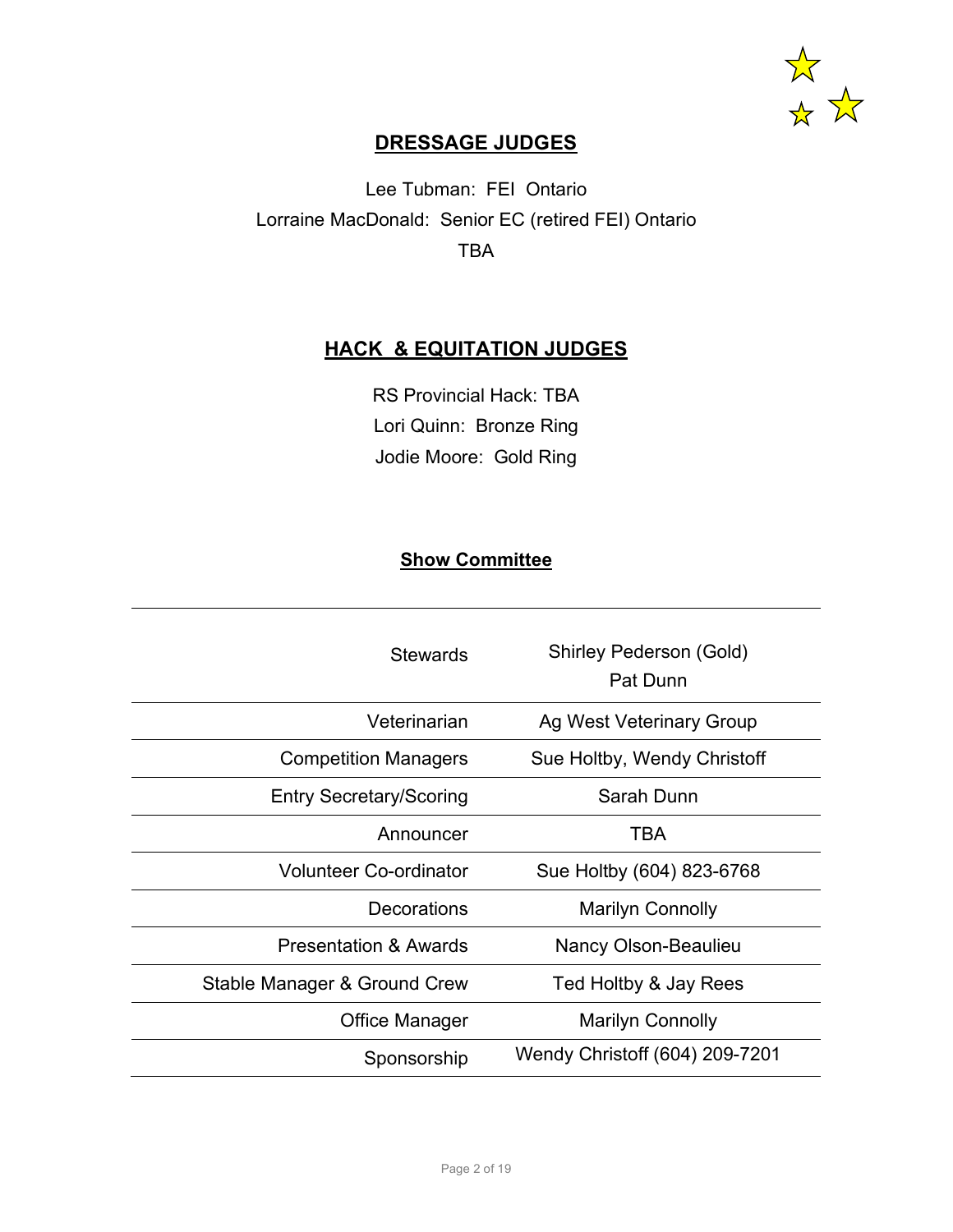# **THE SHOW AT A GLANCE**

#### **CLASSES:**

- Gold Show \$45.00 per test; **E & C classes (Technical & Equitation panel) \$55 per test**
- Bronze Show \$40.00 per test;, **E & C classes (Technical & Equitation panel) \$50.00 per test**
- Hack, In-Hand, and Equitation Classes \$15.00 per class. Equitation Championship ride off class Sunday not included – see full explanation of Equitation Division page 15

| <b>DIVISION</b>            | <b>CATEGORIES</b>                                                          | <b>TESTS</b>                                                          |
|----------------------------|----------------------------------------------------------------------------|-----------------------------------------------------------------------|
|                            | <b>EC GOLD</b>                                                             | <b>TOC = Test of Choice</b>                                           |
| <b>Training Level</b>      | $10 - 12$ ; $13 - 15$ ; $16 - 21$                                          | TOC, 2, 3                                                             |
| <b>First Level</b>         | $10 - 12$ ; $13 - 15$ ; $16 - 21$                                          | TOC, 2, 3                                                             |
| Second Level               | Open                                                                       | TOC, 2, 3                                                             |
| <b>Third Level</b>         | Open                                                                       | TOC, 2, 3                                                             |
| <b>Fourth Level</b>        | Open                                                                       | TOC, 2, 3                                                             |
| FEI - Youth                | Child; Pony; Junior; Young Rider                                           | Team, Individual                                                      |
| <b>Alumni Division</b>     | Open to riders who have competed at<br>Rising Stars but aged out (over 21) | Training/First thru<br>Fourth TOC, 2,3; FEI:<br>TOC, Team, Individual |
| FEI Para Equestrian        | Open                                                                       | <b>TOC</b>                                                            |
| <b>Equitation Division</b> | $10 - 12$ ; $13 - 15$ ; $16 - 21$                                          | Friday Training, First &<br>Second level test 3<br>(EGC)              |
|                            | <b>EC BRONZE</b>                                                           |                                                                       |
| Walk/Trot                  | 9 and Under, 10-12, 13-15                                                  | A and B                                                               |
| <b>Training Level</b>      | $9$ & Under; $10 - 12$ ; $13 - 15$ ; $16 - 21$                             | TOC, 2, 3                                                             |
| <b>First Level</b>         | $10 - 12$ , $13 - 15$ , $16 - 21$                                          | TOC, 2,3                                                              |
| <b>Alumni Division</b>     | Open to riders who have competed at<br>Rising Stars but aged out (over 21) | Training/First TOC 2,3                                                |
| <b>Equitation Division</b> | $10 - 12$ , $13 - 15$ , $16 - 21$                                          | <b>Friday Training &amp; First</b><br>level test 3 (E&C)              |

#### **CLASS AND AGE DIVISIONS (Age of Rider as of December 31, 2017)**

**MATCH YOUR SCORE WITH THE JUDGE:** Awarded to the rider whose actual official score is closest to the rider's stated score.

**TEAM COMPETITION:** To encourage some friendly team competition in a sport that is largely individual. **INTERNATIONAL PAIRS:** One Canadian and one Foreign rider/competitor will be randomly paired up to cheer each other on to victory. Highest scoring pair will take home the prize. Rosette ribbons for the top 6 pairs. Entries permitting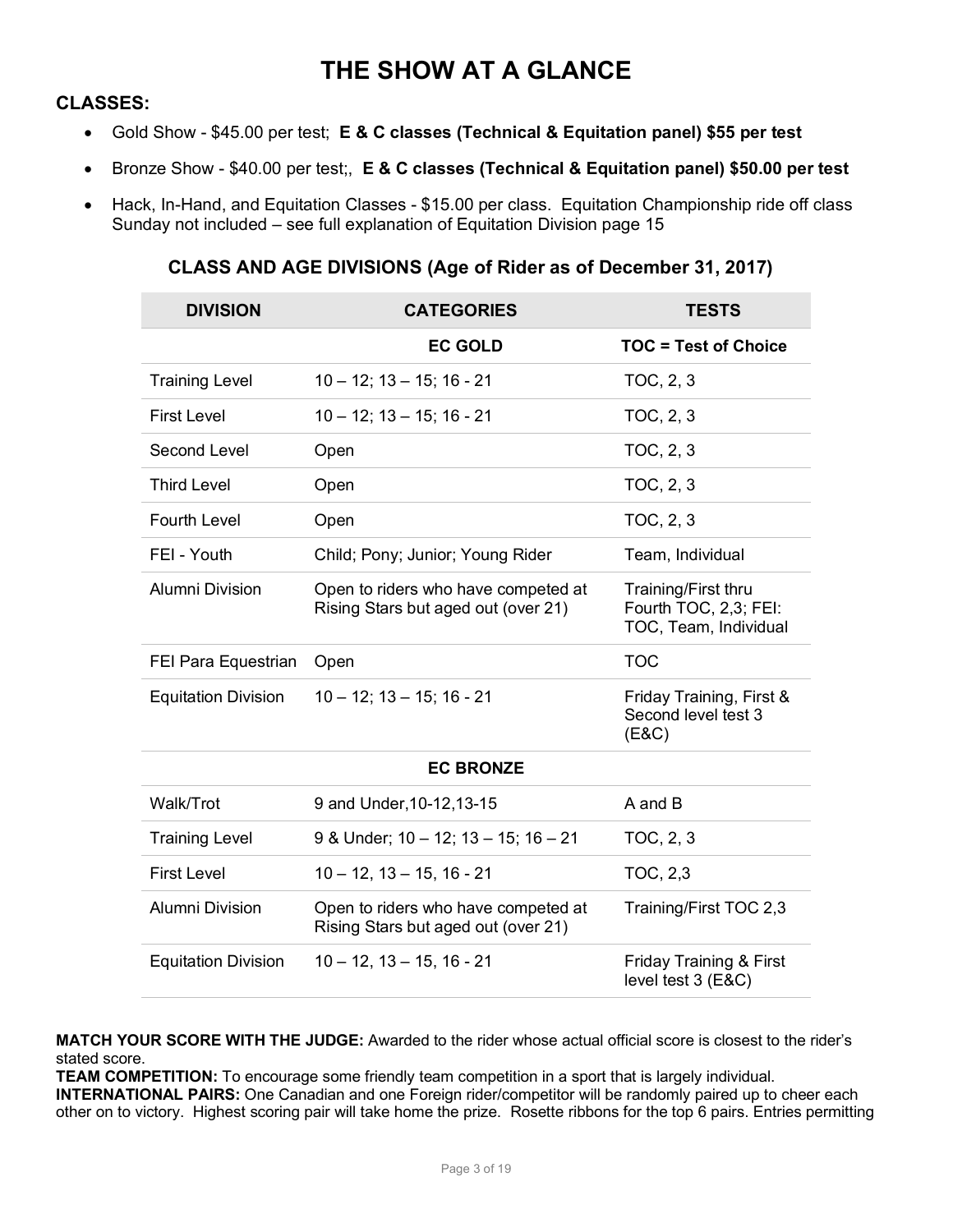# \*\**RS EQUITATION DIVISION CHAMPIONSHIP Gold & Bronze*\*\*

*CHAMPION GOLD & BRONZE SPONSORED BY DOG & PONY SHOP*

# **PREPARATION – PRACTICE – PERFORMANCE**

# **FULL DETAILS PAGE: 15**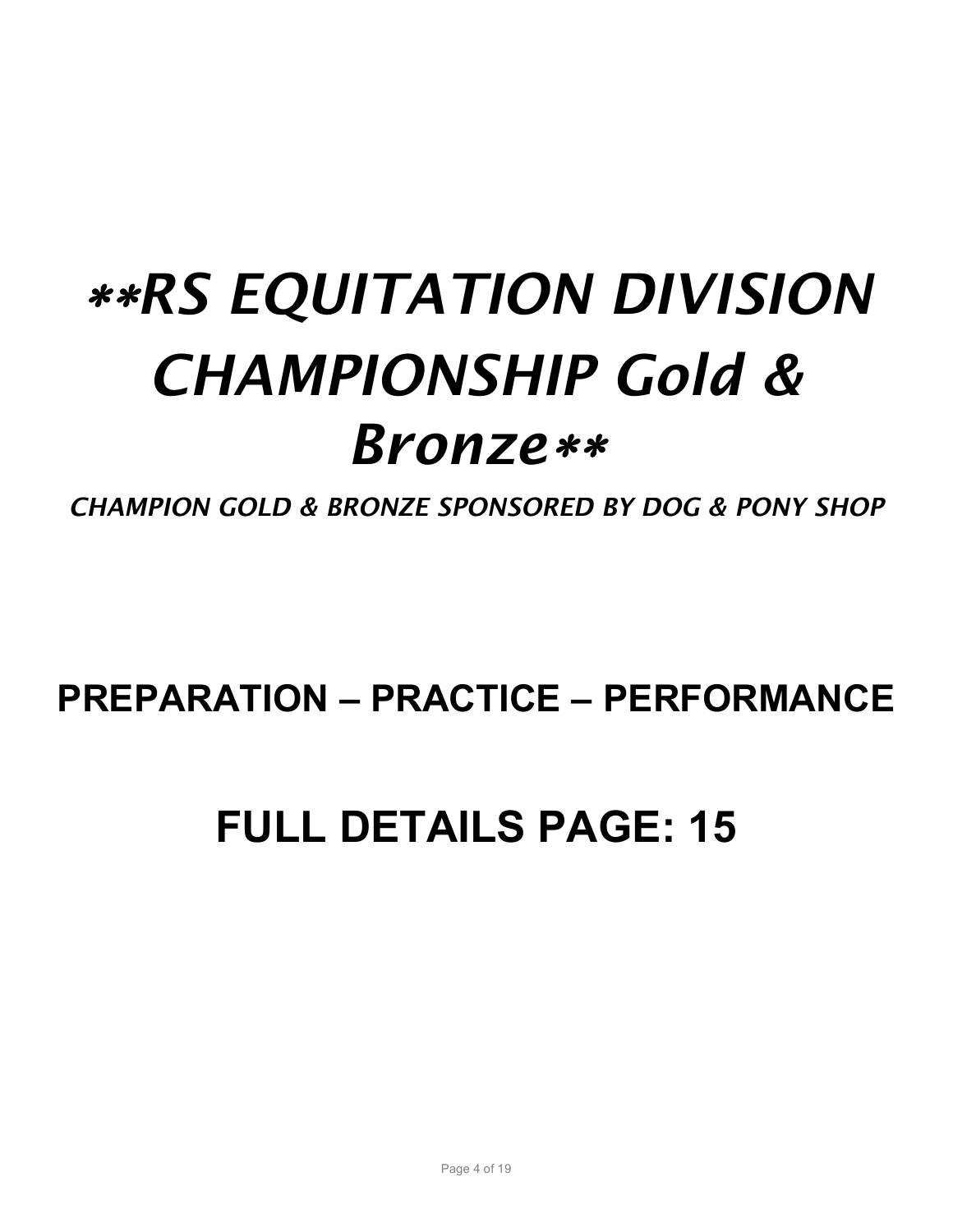#### **Rising Stars Youth Dressage & Hack Challenge Show**

Rising Stars Youth Dressage Show is a sanctioned competition of Equestrian Canada, 308 Legget Drive, Suite 100, Ottawa, Ontario K2K 1Y6 and is governed by the rules and regulations of the Federation. Rising Stars Youth Hack Challenge is a provincially sanctioned competition and is governed by the rules and regulations of the Provincial Service Organization (Horse Council of BC).

#### **STATEMENT OF PRINCIPLES**

Equestrian Canada (EC), the national equestrian federation of Canada, supports adherence to humane treatment of horses in all activities under its jurisdiction. EC is committed to:

- Upholding the welfare of the horses, regardless of value, as a primary consideration in all activities
- Requiring that horses be treated with kindness, respect and the compassion that they deserve, and that they never be subjected to mistreatment
- Ensuring that owners, trainers and exhibitors or their agents use responsible care in the handling, treatment and transportation of their horses as well as horses placed in their care for any purpose;
- Providing for the continuous well-being of horses by encouraging routine inspection and consultation with health care professionals and competition officials to achieve the highest possible standards of nutrition, health, comfort and safety as a matter of standard operating procedure;
- Continuing to support scientific studies on equine health and welfare;
- Requiring owners, trainers and exhibitors to know and follow their sanctioning organization's rules, and to work within industry regulations in all in all equestrian competition;
- Reviewing, revising and developing competition rules and regulations that protect the welfare of the horses.

The standard by which conduct or treatment will be measured is that which a person, informed and experienced in generally accept equine training and exhibition procedures, would determine to be neither cruel, abusive, nor inhumane.

Per Article A801, every entry at an EC sanctioned competition shall constitute an agreement by the person responsible that the owner, lessee, trainer, manager, agent, coach,driver or rider and horse shall be subject to the EC constitution and all rules of EC and any additional rules set by the competition. It is the responsibility of all individuals participating in any capacity in EC sanctioned competitions to be knowledgeable regarding the EC constitution and the applicable rules of EC and the additional rules, if any, imposed by the competition. Do not participate in this EC sanctioned competition in any capacity if you do not consent to be bound by the constitution and rules of EC and any additional rules imposed by the competition."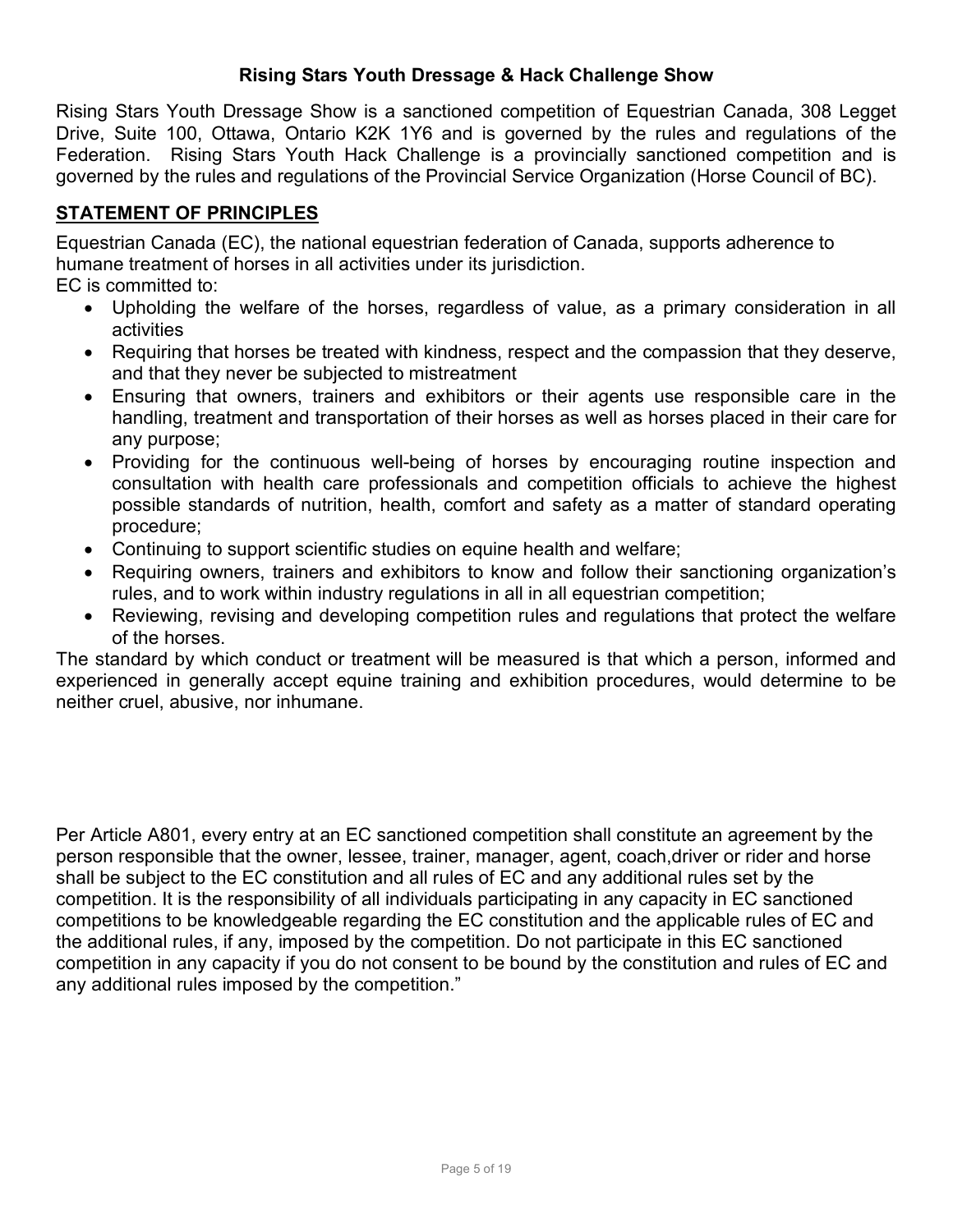#### **SEND ENTRIES TO:**

Sarah Dunn

4150 Stewart Road Chilliwack, B.C. V2R 5G6 (604) 823-4224

An e-mailed entry confirmation will be sent for each entry within one week of receipt by the Entry Secretary. **INCOMPLETE OR INCORRECT ENTRIES WILL NOT BE PROCESSED**. If you have not received an e-mail confirmation, please contact the entry secretary at risingstarsentries@gmail.com or (604) 823-4224 to resolve any outstanding issues with your entry.

#### **FOR MORE INFORMATION CONTACT**

Sue Holtby Phone: (604) 823-6768 E-mail rivndell@smartt.com

Wendy Christoff Phone: (604) 209-7201 E-mail: wkchristoff@gmail.com

| <b>EC GOLD</b>                                                                                                      | <b>EC BRONZE</b>                                         | <b>PROVINCIAL HACK</b>          |
|---------------------------------------------------------------------------------------------------------------------|----------------------------------------------------------|---------------------------------|
| <b>COMPETITION</b>                                                                                                  | <b>COMPETITION</b>                                       | <b>COMPETITION</b>              |
| EC Gold, Dressage affiliate &<br>HCBC membership required.<br><b>NEW: Horse Recording</b><br><b>Number required</b> | <b>EC Bronze and HCBC</b><br><b>Memberships Required</b> | <b>HCBC Membership Required</b> |

- § Covered Warm-Up Ring Available.
- All Equine Canada Rules Apply to Both Competitions, with the exception that Horse identification # and Dressage affiliate membership are *not Required* for the Bronze Show.
- All Breeds and Disciplines are *Encouraged* to Enter.
- § **US Riders Require USEF/USDF Membership**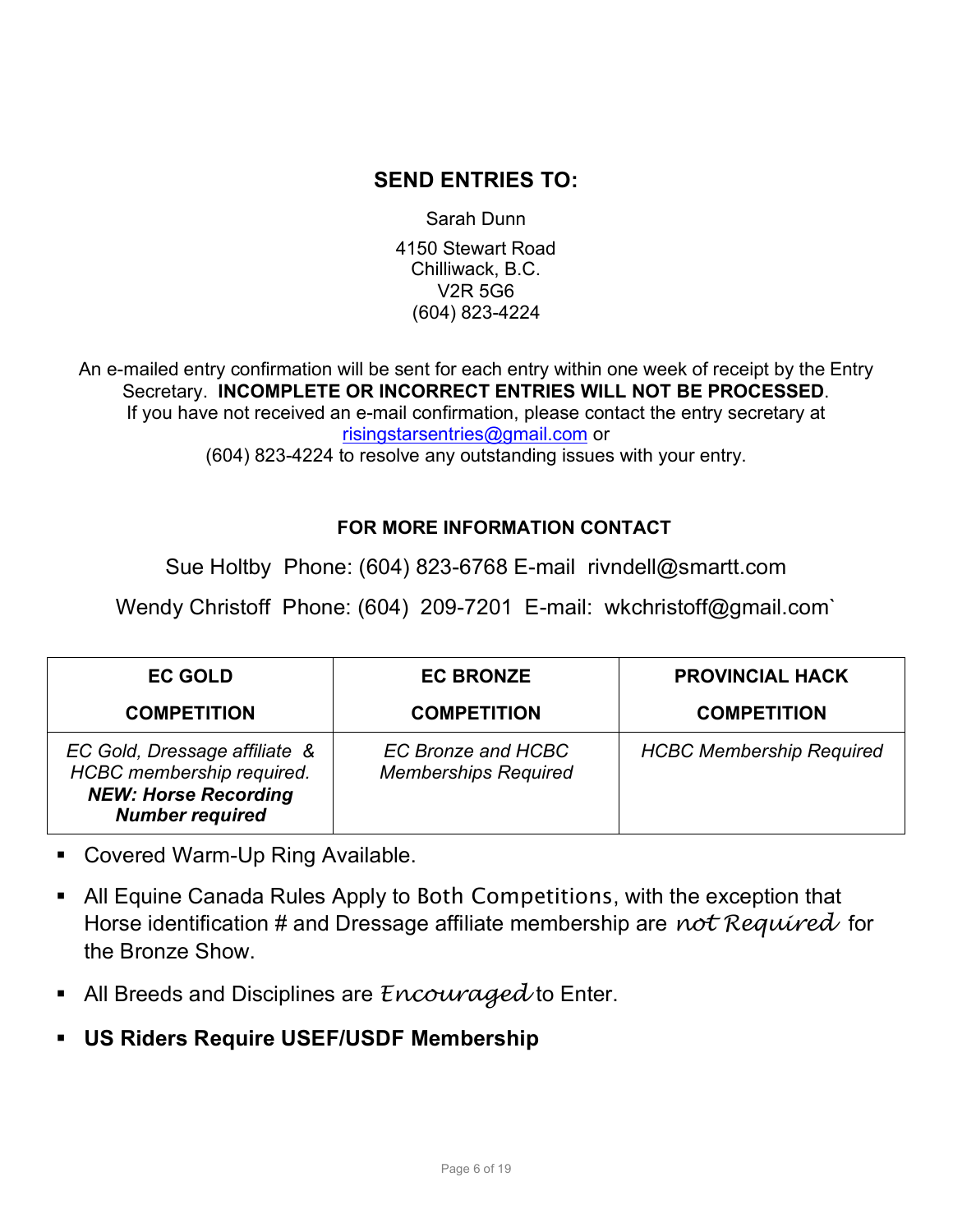#### **RISING STARS SPONSORSHIP OPPORTUNITIES**

Your sponsorship support ensures this show continues to be a first class dressage event for youth and your support is greatly appreciated. Please contact our Sponsorship Coordinator Wendy Christoff at (604) 209 -7201 E-mail: wkchristoff@gmail.com

| Platinum                 |    | $$1,000 +$ |
|--------------------------|----|------------|
| Gold                     | \$ | 750        |
| Silver                   | \$ | 500        |
| <b>Bronze</b>            | \$ | 300        |
| <b>Class Sponsorship</b> | S. | 100        |

*All Sponsorship Packages are negotiable. We will tailor packages to the interests of the Sponsor.*

- Perpetual Trophies
- First Place Prizes
- § Championships
- § Activity & Hospitality Sponsors

### **VOLUNTEERS**

### *Volunteers: the gift of time and talent always needed and greatly appreciated!*

Please contact volunteer co-ordinator:

Sue Holtby, at (604) 823-6768 e-mail rivndell@smartt.com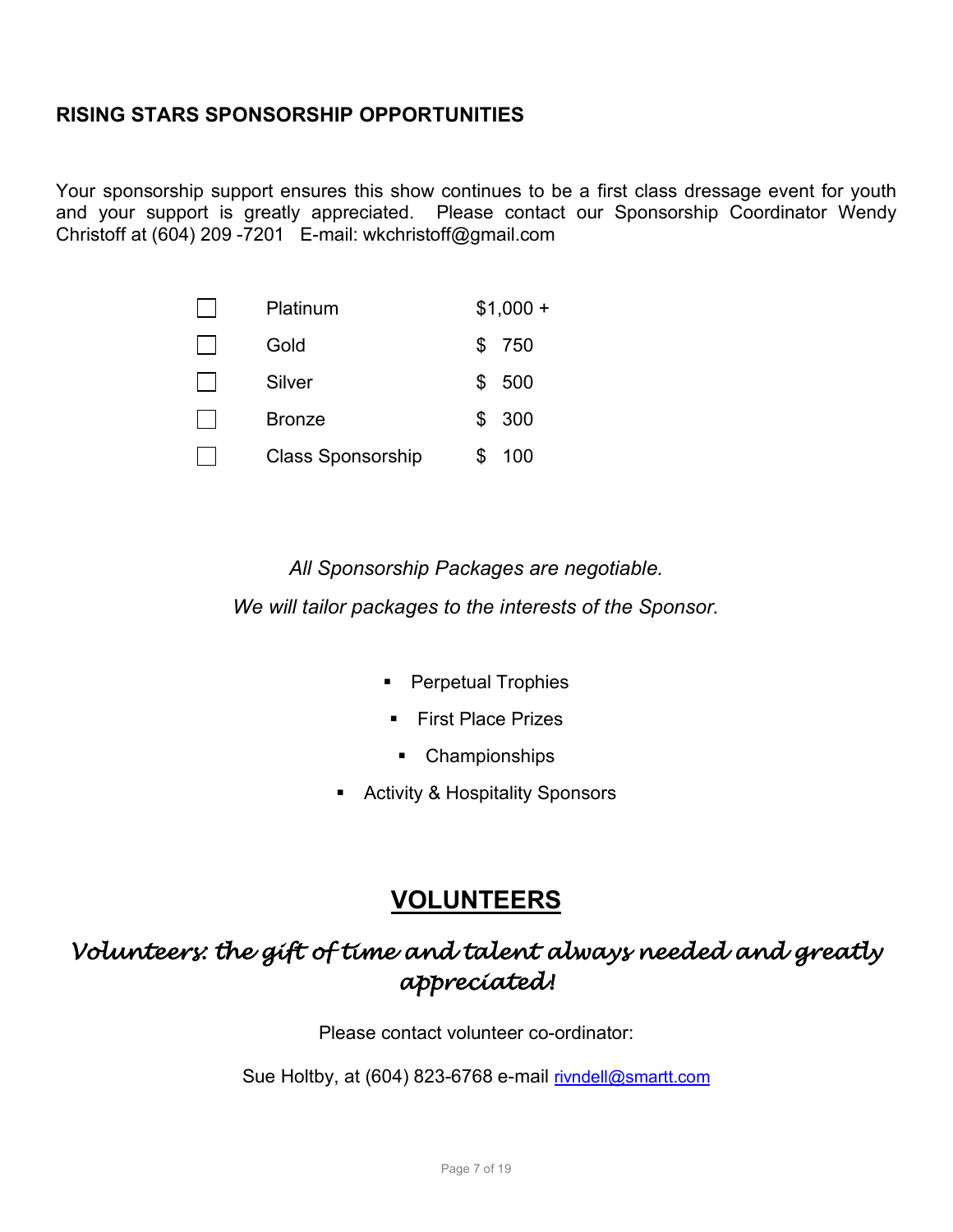#### **RULES AND REGULATIONS:**

#### **GENERAL:**

- 1. Every class in the Bronze and Gold Dressage show will be held and judged in accordance with the EC General Regulations - 2017 edition and in particular Section E Dressage 2017. Knowledge of the rules is the responsibility of the competitor. Please direct questions regarding the rules and regulations to the Steward or Show Managers. No Hors Concours entries. Rules can be found on the EC website at **equestrian.ca** All Hack classes will be held and judged in accordance with the Horse Council of B.C. General Performance Rules. HCBC rules can be found on the HCBC website **hcbc.ca**. Knowledge of the rules is the responsibility of the competitor.
- 2. All competitors must wear proper fitting, approved protective headgear, with the safety harness correctly secured at all times while mounted on the competition grounds. Approved headgear meets the ASTM standards and displays the SEI seal. The British Standard BSI is also acceptable.
- 3. Any horse entered in any class at a competition is subject to the requirement to pay drug testing fees and may, while on the competition grounds, and on the recommendations of the chair of the provincial Equine Medication Control Committee or the chair's appointee, be selected for equine medication control testing.
- 4. All Walk/Trot and Training Level tests in the Bronze competition will be held in a 20 x 40 meter ring, All other tests will be held in a 20 x 60 meter ring. The current versions of all tests are available at **equestrian.ca**
- 5. Neither Rising Stars Youth Dressage Show nor the Show Committee will be held responsible in any way for damage, injury or loss to persons, horses or property of spectators, owners, trainers, riders or grooms.
- 6. All riders and owners must be current members of HCBC. HCBC # is required on entry form. *Membership will be verified through HCBC on line. No photocopies required as proof of membership*
- 7. All riders **and** owners must have current Sport License number from EC. A temporary competition license is available for \$45. First time Bronze members may join on the EC website for \$25.00. *Rider and Owner membership will be verified on line – no photocopies required as proof of membership. US Riders must include copies of USEF/USDF membership cards.*
- 8. All Gold show riders must be **Dressage Affiliate Members** & it must be noted on current EC membership card. *US riders exempt.*
- 9. **Horse Recording Numbers** are mandatory for Gold Division entries. EC Horse Passports are not required in 2017. All Gold division horses are required to be registered with a current Equestrian Canada Horse Identification number or must pay a \$45.00 Temporary Horse License fee. Foreign owners must sign an affidavit verifying the horse.
- 10. Any horse entered in the competition *MAY ONLY* be ridden by the competitor entered on that horse. **No coaches, trainers, grooms, parents, etc.**
- 11. **Whips** may be carried in all tests to a maximum length of 1.2 meters *including* lash. Maximum whip length for ponies is one (1) meter. (see E4.8.3 & 4)
- 12. **Entering Your Test**: After the bell, the rider has 45 seconds and must take the quickest route to enter at A.
- 13. Lunge whips permitted only when lungeing. Lungeing is only permitted in specified areas and no lungeing is allowed in the indoor warm-up ring. Horses must be under control at all times.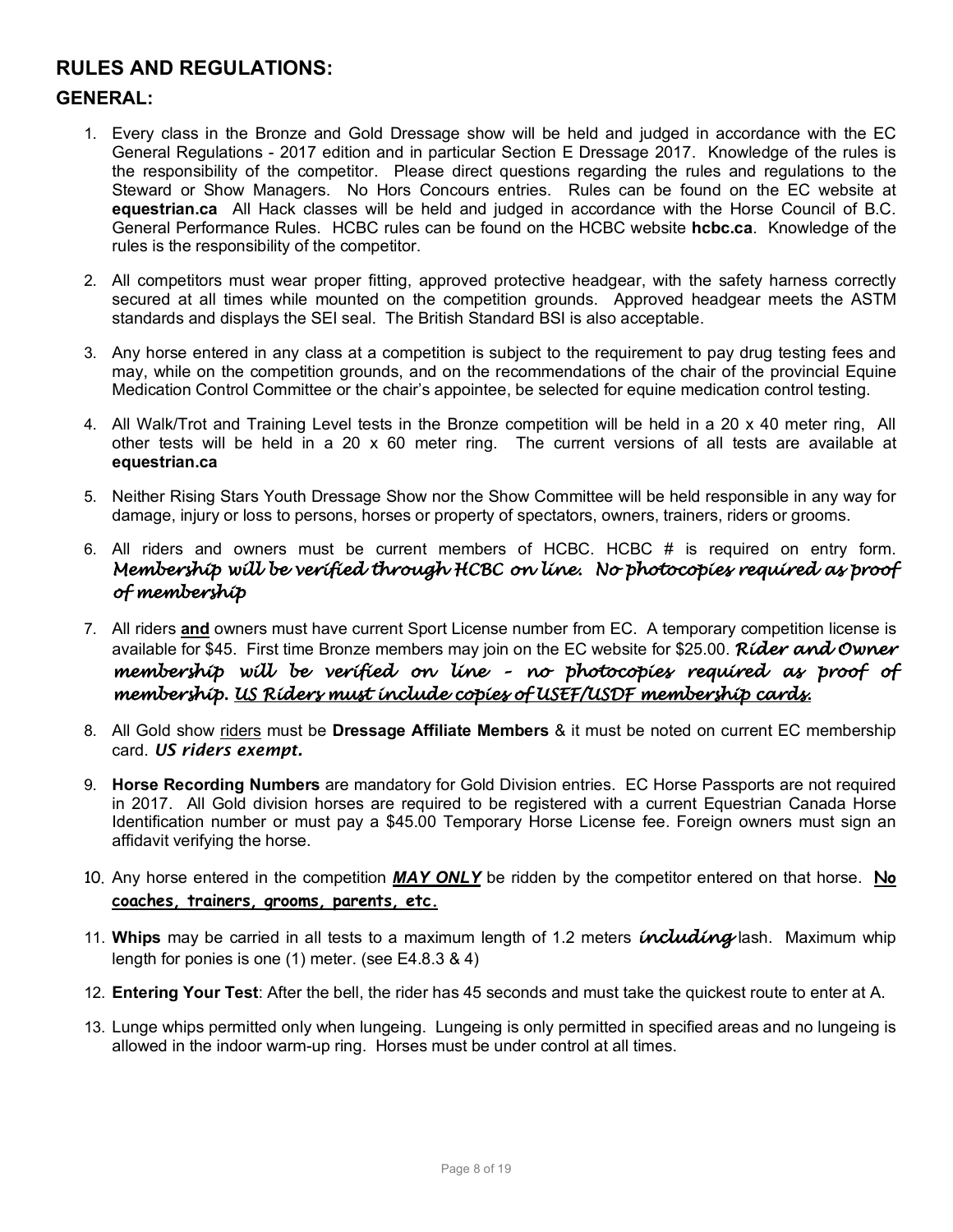- 14. **Callers** are allowed in all classes **except** the FEI Division. Competitors must provide their own callers. Callers in the **indoor arena** must call from the center area between the two rings. **Equine Canada article 9.1.3** Caller's dress code: Smart casual. Jeans, slacks and mid length shorts are permitted. Inappropriately dressed callers may not be allowed to call a test (i.e. wearing cut-offs, tank tops, etc.).
- 15. **The horse's competition number must be worn at all times when outside of the stall and clearly marked on the stall door. Failure to do so may result in elimination at the discretion of the show committee.** *Bridle numbers must be worn on both sides of the bridle!*
- 16. **Dogs** must be leashed and under control at all times. *No dogs in stable or competition area.*
- 17. **Tack checks** are mandatory after **EACH** test.
- 18. No cross entries of either horse and/or rider between Gold and Bronze Dressage shows except GQ TOC which will be ridden in the 20 x 60 ring and Pleasure Pairs.
- 19. The office will be open Thursday, August 24 from 3:00 p.m. 8:00 p.m. Friday, Saturday, and Sunday the office will open at 7:00 a.m. Competition rings close Thursday, August 24 at 4:00 p.m. Warm-up rings will be available throughout the show.
- 20. Any *change* after entry is received will be *assessed a \$10 change fee*.
- 21. **Entries close Friday August 4 2017, 5:00 pm.** Entries postmarked/dropped off /emailed after closing date are subject to late entry fees of \$40. No late dressage entries are permitted after show is scheduled unless scratches are available.
- 22. *A completed entry checklist must be included with every entry*. An e-mailed entry confirmation will be sent for each entry within one week of receipt by the Entry Secretary. **INCOMPLETE OR INCORRECT ENTRIES WILL NOT BE PROCESSED**. If you have **not received** an email confirmation, please contact the Entry Secretary at risingstarsentries@gmail.com or (604) 823-4224 to resolve any outstanding issues with your entry.
- 23. Only one horse/rider **per entry form with individual cheques/e-transfer for each entry**.
- 24. \***New**: Entries can now be paid by e-transfer. Entries paid by e-transfer must be emailed (not snail mail) to risingstarsentries@gmail.com Payment must be e-transferred at that time. Entries received by email will not be processed until fees are received.
- 25. Entries may also be mailed to Sarah Dunn 4150 Stewart Rd. Chilliwack, BC V2R5G6. Entries to be paid by cheque! Make cheque payable to Rising Stars Dressage Show.
- 26. **All competitors and parents of minors must sign an informed consent (waiver). No waiver = no ride**.
- 27. Numbers will *NOT* be given to competitors who have outstanding balances for their show entries. When picking up numbers, competitors are required to **pay cash (exact change)** for outstanding amounts (i.e. miscalculations, NSF cheque replacement and fee, post entry fees, etc.). The show committee will attempt to contact any competitor who has an outstanding balance prior to the start of the show. There is an ATM located at the facility.
- 28. NSF/Returned Cheques are subject to a \$25.00 fee. Cheques will be cashed prior to the start of the show and penalties must be paid in cash prior to picking up a competitor's number.
- 29. Cheques or e-transfers dated after the closing date will not be accepted and entries will be considered null and void.
- 30. The show committee reserves the right to limit the number of entries and/or refuse any entry; split, cancel, or combine and/or adjust classes or awards; govern all conditions of the show; and make decisions upon any matter not covered by current EC and Provincial rules. When show is full, entries will be placed on a waiting list and processed in order of available test time slots.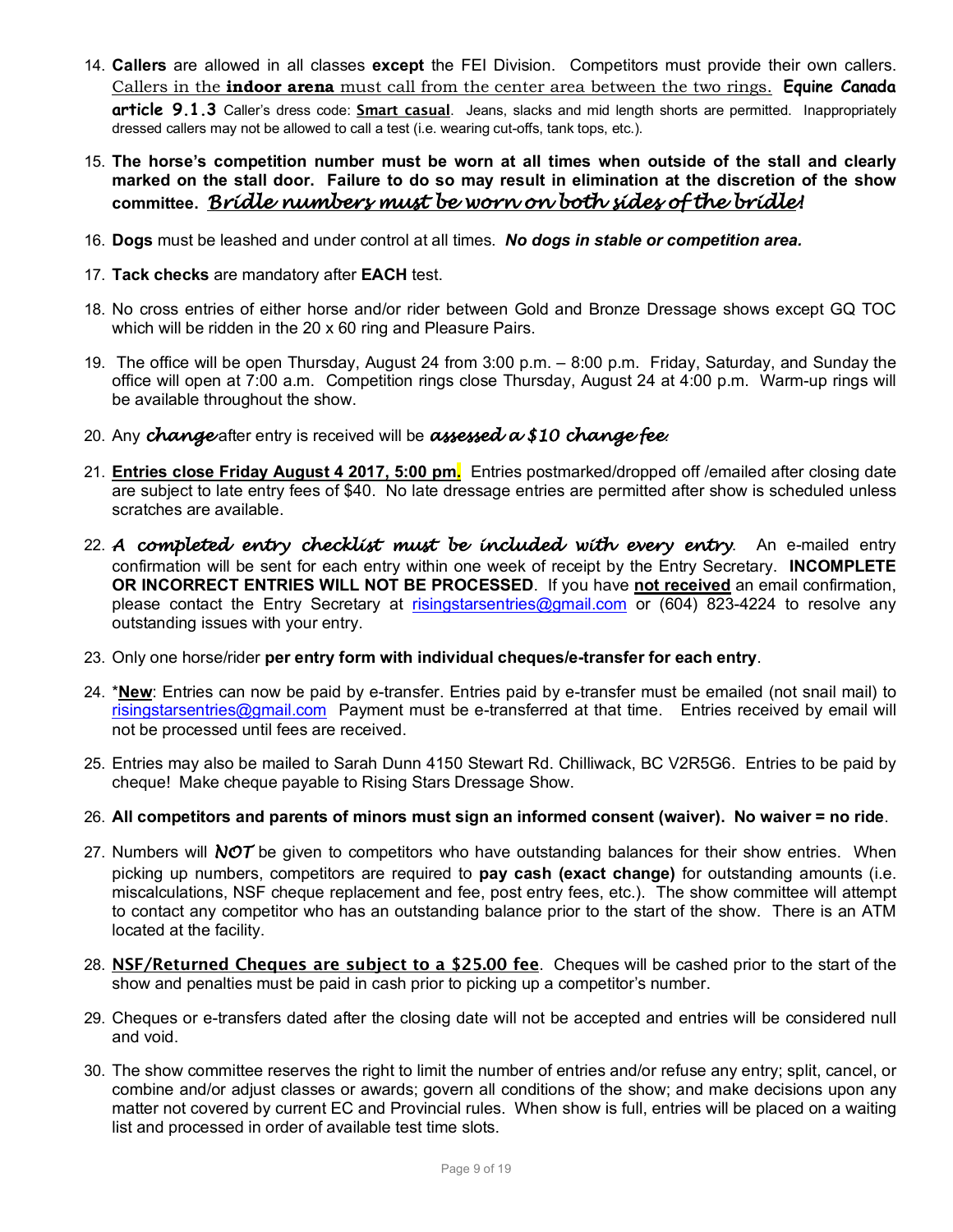- 31. Ride times will be e-mailed to all competitors by the Tuesday before the start of the show. Ride times will also be posted at the show office daily.
- 32. If you are riding more than one horse in the same class, please indicate the preferred order of the ride times. The show committee will try to accommodate each competitor.
- *33. No stallions or cryptorchids permitted.*

#### **CLASS RULES:**

- *34.* Hack classes will be held and judged in accordance with Horse Council of B.C. General Performance Rules with the following exceptions: *Coloured browbands and nosebands allowed. Drop, flash and figure eight nosebands allowed. All Hacks will now be judged in age categories not height categories*
- 35. Classes may be scheduled at any time on the day listed in the class schedule. *RIDE TIMES WILL ONLY*  **BE CHANGED** in the case of error, overlapping times or to facilitate the running of the show.
- 36. Check Rule Book for **Junior status** see 3.4.3, FEI Junior and Young Rider definitions see 3.4.4.
- 37. **Substitution:** Substitution of horse and/or rider will only be permitted with the following documentation and a substitution fee of \$25: *Horse* – vet certificate, bill of sale, or termination of lease; *Rider* – Doctor's certificate. Changes **must be made by 5:00 p.m. on the day before the start** of show.
- 38. **No Cross Entries within the FEI Classes**. Most current versions of these tests will be used.
- 39. Each horse is limited to a **MAXIMUM OF FOUR (4) TESTS** per day. Equitation, Dressage Showmanship, and Hack classes are not included in this number.
- 40. Please refer to ARTICLE E 7.11.5 PONIES for pony heights. FEI ponies must have an EC measurement card.
- 41. Scratches must be advised to the show office.
- 42. No gate holds.
- 43. **No cross entry between Walk/Trot classes & canter classes (both Dressage & Hack)**

#### 44. **RISING STARS EQUITATION DIVISION: SEE FULL EXPLANATION PAGE: 15**

#### **REFUNDS/POST ENTRIES:**

- 45. Prior to closing date, all fees will be refunded. After closing date, 50% of class fees will be refunded with a vet's certificate or doctor's note. Stabling and Administration fees will not be refunded. A vet certificate or doctor's note must be presented by 8:00 p.m. Thursday, August 24 **PRIOR** to the start of the show for any fees to be refunded.
- 46. Post entry for Dressage classes **may** be available in the event of scratches (see the show secretary). Post entry for Hack, In-Hand, and Equitation classes will be accepted before the start of the class. A \$10 post entry fee per class will apply. **All fees must be paid in cash.**
- 47. Entries received prior to the closing date after the competition is full will be put on a waiting list. They will not be subject to post entry fees if/when they are accepted into the show. If the competitor does not wish to be on a waiting list or does not get into the show, all entry fees will be refunded.

#### **STABLING: NB\*\* Collect \$400 of show sponsorship & get your stabling for free!**

- 48. Stabling is available at a total cost of \$165.00 for the show. Stalls are large, airy and rubber matted. A clean-out deposit of \$50.00 per stall is required. A **separate cheque** for each stall for clean out must be included and made payable to "Rising Stars." If emailing entry bring stall deposit cheque to the show.
- 49. No day stalls available.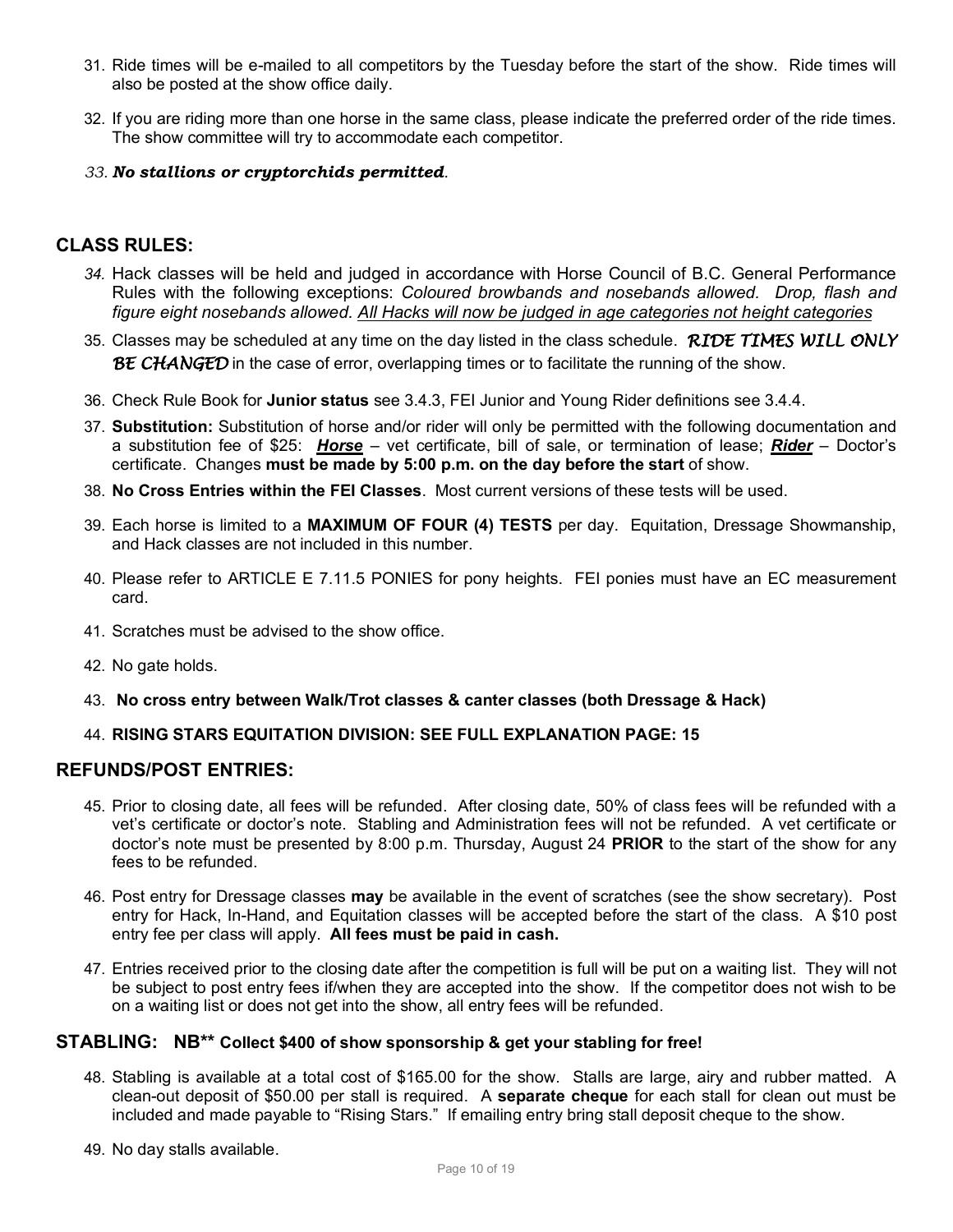- 50. **No access to the stabling area before 12:00 p.m. (noon) on Thursday, August 24, 2017** The competition rings will be closed after harrowing on Thursday, August 24, 2017 All warm-up rings will be available until "lights out".
- 51. To ensure stabling as a group, please assign your group a name and include this name on the entry forms for all riders wishing to be stabled together. **We will not stable a group by individual names**.
- 52. No special stabling requirements are accommodated.
- 53. If entries are not paid in full, the stall will be unavailable until the outstanding balance is paid in **CASH**.
- 54. The Stable Manager will inspect all stabling at one time at the end of the show. If the stall has been stripped-clean, the Stable Manager will destroy the \$50 clean-out fee cheque. Individual stall checks can not be accommodated. Do not pick up cheques.
- 55. Bedding will be provided. Due to high cost of shavings and manure removal usage will be monitored. Any use deemed excessive by the stable manager will be penalized with a \$20.00 charge. You are responsible to bed your own stall and bring your own equipment.
- 56. Manure disposal site will be posted in stabling area.
- 57. Tack rooms are available at the same rate as stabling and must be reserved. Tack rooms may be limited if required for stabling.
- 58. R.V. Parking and hook-ups are available and must be pre booked on entry form. Any person staying overnight on the grounds at Heritage Park is subject to overnight fees; regardless if you stay in an R.V., motor home, tent, horse trailer, car, etc.

#### **ALUMNI DIVISION:**

The Alumni Division is open to riders who have competed at Rising Stars and are no longer able to compete at Rising Stars due to aging out. Riders will have an opportunity to ride 2 tests per day. This division does not qualify for the overall High Points of the show but will have a Division Champion and Reserve Champion (combined Gold & Bronze). The Championship will be calculated by the total points from two "C" designated classes. Ribbons will be awarded to  $6<sup>th</sup>$  place.

#### **FEI PARA EQUESTRIAN DIVISION:**

Riders holding a classification certificate are eligible to participate in this division. This division does not qualify for the overall High Points award of the show, but will have a Division Champion and Reserve Champion. The Championship will be calculated by the total points from two "C" designated classes. Ribbons will be awarded to  $6<sup>th</sup>$  place.

## **\*\*** *AWARDS***\*\***

#### **Class Awards:**

All classes will be awarded rosette ribbons  $1<sup>st</sup>$  to  $6<sup>th</sup>$  place. First place in each class will also receive a prize.

#### **Dressage High Point - Level & Age Division Awards:**

A High Point Award and Reserve High Point Award (Champion & Reserve Champion) will be given for every Dressage Level in both shows. High Point and Reserve High Point will be determined by the total points from the three "C" designated classes for Training through Fourth Level. High Point and Reserve High Point in FEI will be determined by percentages from Team and Individual tests. In the Bronze show W/T will be determined by the total points of Test B.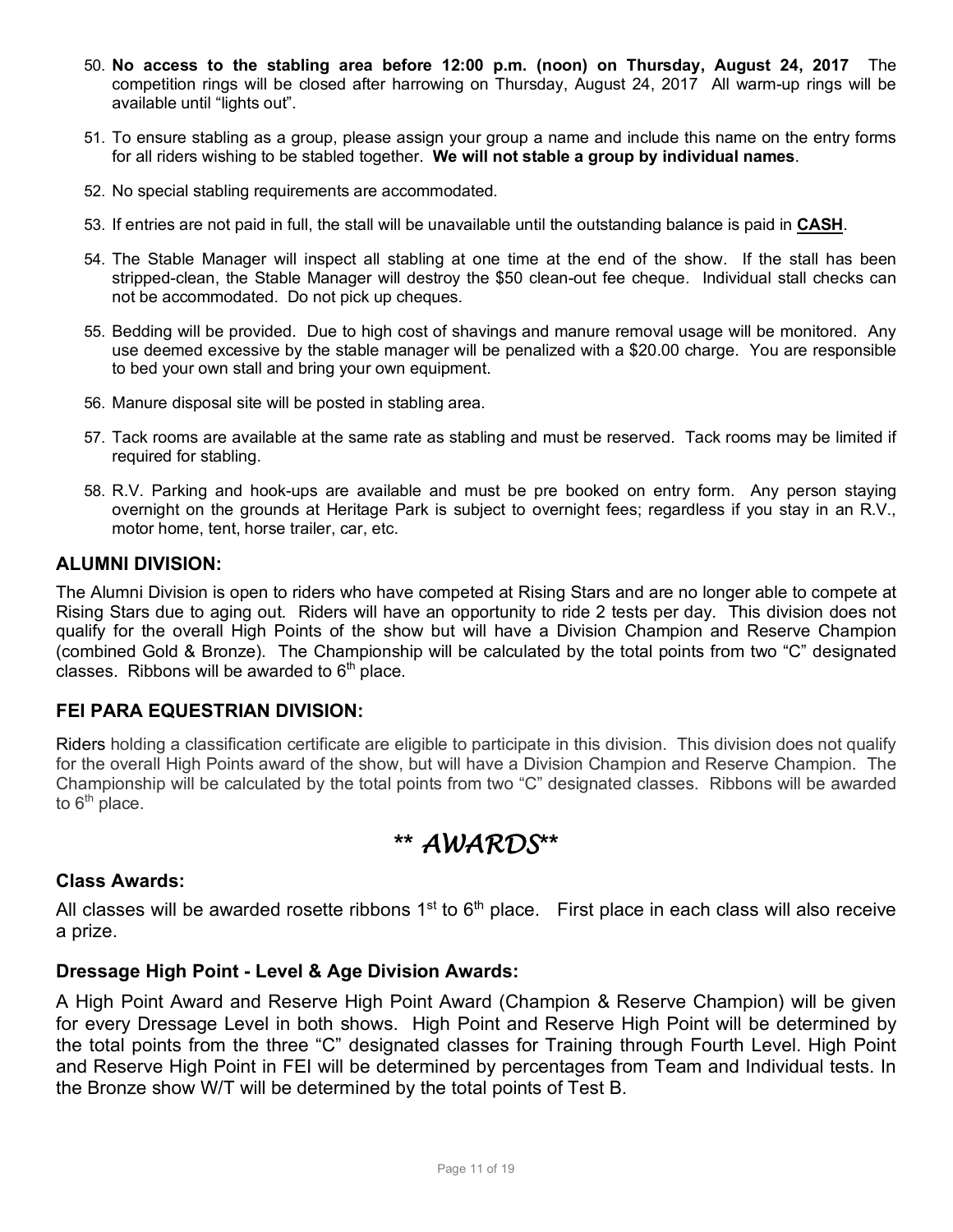These awards will be presented at the Parade of Champions on Saturday evening. Winners must be mounted and in full dress to take part and receive their awards. *Failure to be present will result in forfeiture of the award to the next highest placing.*

#### **Hack High Point – Division Awards:**

A High Point Award and Reserve High Point Award will be given for every Hack Division in both shows. The total number of points won in Hack classes will determine the Awards for each Hack division. These awards will be presented at the end of the show Sunday afternoon. **Winners must be mounted and in full dress to take part and receive their awards.** *Failure to be present will result in forfeiture of the award to the next highest placing.*

#### **Overall High Point – Gold and Bronze:**

Horse/Rider combinations must ride the three "C" designated Technical Dressage tests in First to Fourth Levels, or the two "C" designated Technical Dressage tests in FEI Level, plus Dressage Seat Equitation and one other Hack class. **Points towards overall high point will also be awarded to riders who attend all the education sessions offered.**

Overall high point will be calculated by adding each eligible rider's Dressage scores (percentage), points in Dressage Seat Equitation, highest placed other hack class and education points. In the event of a tie, the tie will be broken by the highest scored dressage test. This award will be presented at the end of the show Sunday afternoon. Winners must be mounted and in full dress

to take part and receive their award**.** *Failure to be present will result in forfeiture of the award to the next highest placing.*

*Note: The same horse/rider combination may not win this award more than once at the same level.* 

**In the Gold Show, Training Level classes will not count towards the Overall High Point. (***Gold Training level award: see Shooting Star award below*

#### **In the Bronze Show Walk/Trot dressage classes will not count towards the Overall High Point.** *(Bronze Walk/Trot award: see Shooting Star award below*

#### **Awarding of Hack Points**:

Points for Hack classes will be assigned as follows:  $1^{st} - 7$  points,  $2^{nd}$  - 5 points,  $3^{rd}$  - 4 points,  $4^{th} - 3$ points,  $5<sup>th</sup> - 2$  points,  $6<sup>th</sup> - 1$  point. For classes with less than six entries, the maximum points awarded are the number of entries in the class plus one. No points will be awarded for Novelty Classes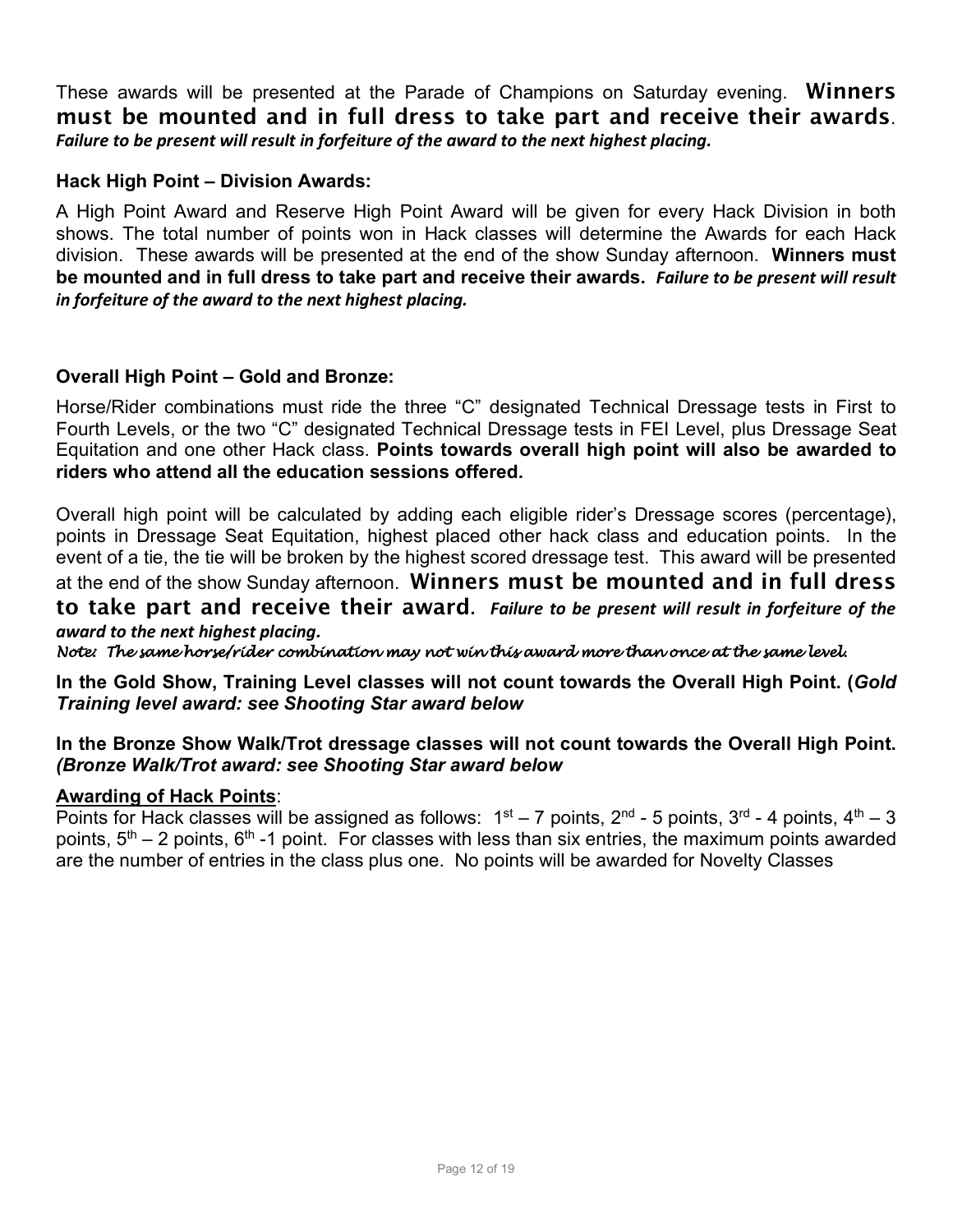#### **Gold Training Level: "SHOOTING STARS OVERALL CHAMPIONSHIP AWARD"**

The same requirements as for overall high point awards apply to this award – To qualify for the award Horse/Rider combinations must ride Dressage (Three 'C' designated classes), Dressage Seat Equitation & one other Hack class. See Overall High Point description above.

#### **Bronze Walk/Trot: "SHOOTING STARS OVERALL CHAMPIONSHIP AWARD"**

The same requirements as for overall high point awards apply to this award – To qualify for the award Horse/Pony/Rider combinations must ride both "C" designated Walk/Trot Dressage Tests, Walk/Trot Dressage Seat Equitation and one other hack class to qualify.

#### **Perpetual Trophies and Awards:**

Please go to www.risingstarsdressage.com awards page for details

#### **"GQ" Men's Award:**

 $\triangleright$  Will be awarded to the male rider with the highest score in the "GQ" class. There is no entry fee for this class. This class does not count towards High Point awards.

#### **Match Your Score with the Judge:**

- $\triangleright$  How accurately do you think you can guess your score with what the Judge gives you?
- $\triangleright$  On Saturday, all Test 2's will give you a chance to guess your score and see how accurate you are compared to the Judge's score. There will be a prize awarded to the rider whose guess is closest to the official score. Here is how it works:
	- 1. All Test 2's from any level can be used (Walk/Trot B, Training Level Test 2; First Level – Test 2; Second Level – Test 2; Third Level – Test 2; Fourth Level – Test 2; FEI – Individual Test).
	- 2. At the completion of the Test, all riders automatically go to the steward for their tack check. A volunteer will ask you if you want to participate and they will record what you think your score will be.
	- 3. Scores can be given up to two decimal points (i.e. 65.54%)
	- 4. A prize will be given to the rider who most accurately guesses his/her score with the official score.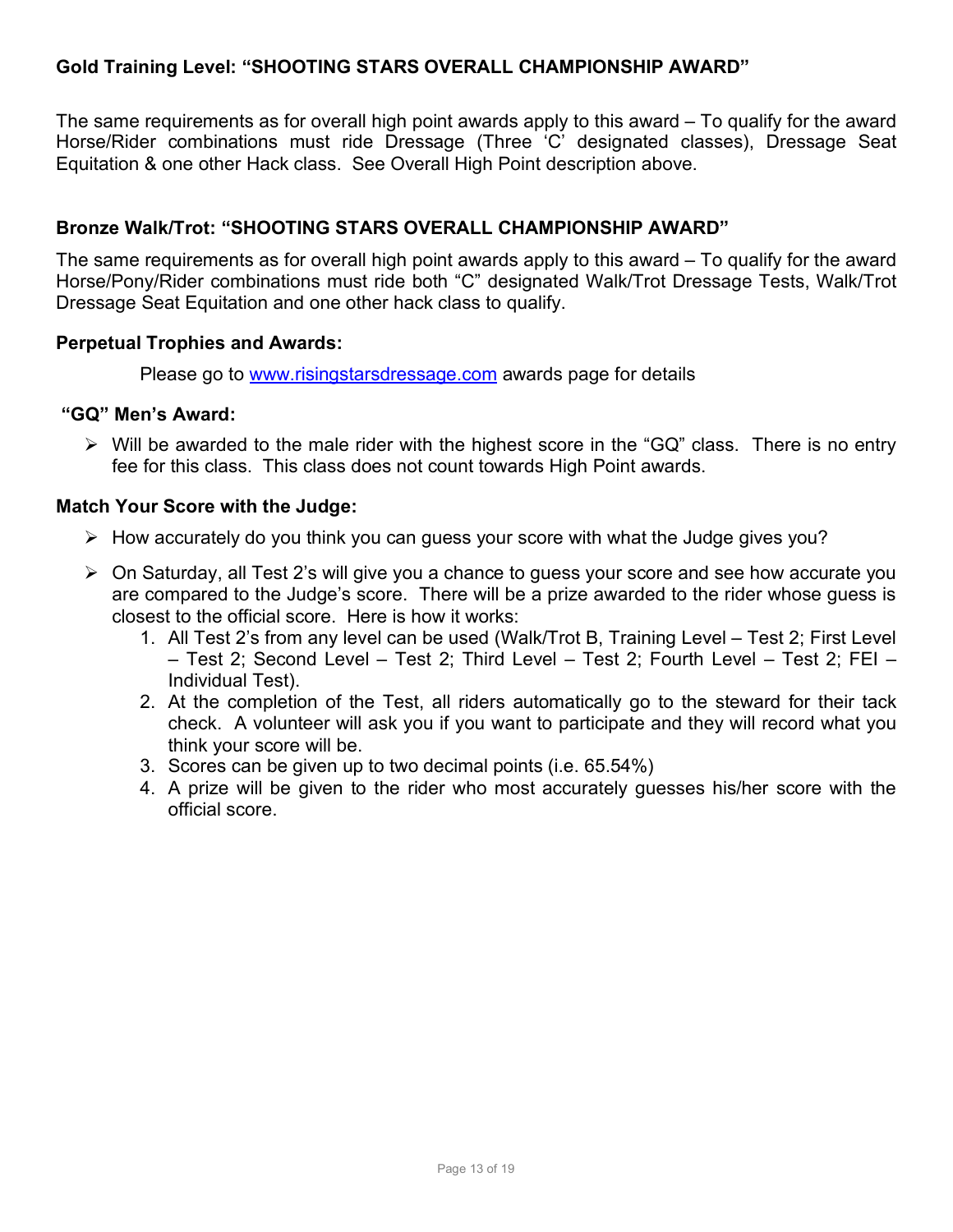#### **Team Competition Award:**

*To encourage some friendly team competition in a sport that is largely individual.*

- ❖ Team Rules:
	- 1. Every horse/rider combination can be on one team only. Teams may be made up of any level or mixed levels. FEI Teams may be made up of any of the FEI Youth levels (FEI pony, FEI Children's, FEI Jr., FEI Young Rider).
	- 2. Each team will consist of a of 4 riders.
	- 3. All non FEI Teams should be named and may be declared at the show office until 8:00 p.m. Thursday, August 25, 2016. If you don't have a team and wish to be on a team – submit your name by 8:00p.m. Thursday and the show office will draw to create random teams. FEI riders wishing to be on an FEI Team must enter their name into the FEI draw by 8:00 p.m. on Thursday August 25, 2016. FEI teams will be drawn by the Show Committee and posted at the show office.
	- 4. The team scores will be calculated on the third test of each level on Friday i.e.; Training Level - Test 3; First Level - Test 3, etc. The FEI scores will be calculated on the Team test.
	- 5. The top three scores of each team will count.
	- 6. Team scores and FEI team scores will be added and prizes awarded to the Gold, Silver and Bronze teams in each category.
	- 7. The Team Competition is open to all riders of both Gold and Bronze shows. Teams may be mixed from both shows.
	- 8. No Alumni riders on Teams.

#### **ALUMNI CHAMPIONSHIP: Champion & Reserve Champion combined Gold & Bronze**

#### **International Pairs: (Entry permitting)**

The show committee will draw names from the Canadian and Foreign riders to create the International Pairs & will post teams on Thursday. The highest combined score of the pair(s) will win an award. TOC tests not included. *Open to all riders.* It is a random pairing and may be from the Gold and/or Bronze show and mixed levels.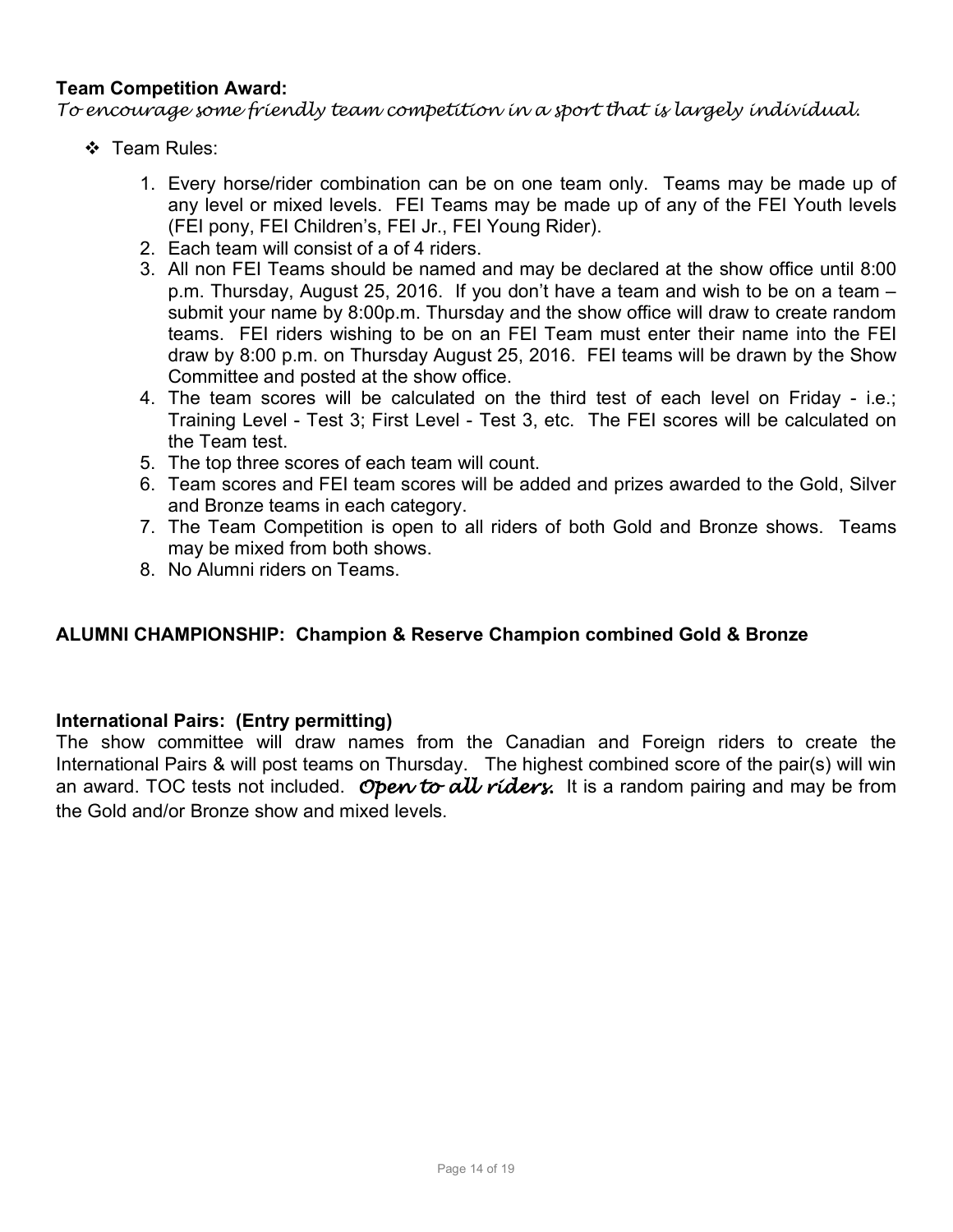# **Rising Stars Equitation Division:**

The new Rising Stars Equitation Division has been created to spotlight the importance of equitation and its influence and affect on the performance of the horse.

This new Division will determine the Rising Stars Equitation Division Champion and Reserve Champion for each in the Gold show and the Bronze Show.

#### **This is how the Equitation Division works:**

On Friday….test 3 in Training, First and Second level Gold and test 3 in Training and First level Bronze - in each age category will have 2 judges. See test Friday tests 3 C and E There will be 2 judges judging the same test…one judge will do the normal technical judging and those marks will go to the level championships and toward the overall highpoint. The second judge during that same test – our Dressage Equitation judge - will judge only the equitation of the rider throughout the technical test. The Equitation judge will have a different score sheet. We will post the dressage equitation test sheet on our website.

The scores from the Equitation judge from Friday's designated Dressage test 3 will determine the top 2 equitation riders in each age category in each level. The top 2 equitation riders from each age category in each level will then be entered into a special Championship Dressage Seat Equitation class on Sunday. There will be 14 qualified riders from Gold and they will ride all together in one Championship class in the Gold ring on Sunday and 12 qualified riders from Bronze and they will ride all together in one Championship class in the bronze ring on Sunday. If you are in the top 2 in your level/age division you will automatically be entered in the Championship Dressage Seat Equitation ride off. Gold or Bronze.

The Equitation Division Champion & Res. Champion (a Champ/res.Champ in Gold and a Champ/res. Champ in Bronze) will be determined by the results from each of the two special Championship equitation classes on Sunday.

*Note: The regular Dressage Seat classes will still be offered as the results from those Dressage Seat Equitation classes go toward the Hack Championships and to the overall high point of the Bronze and Gold shows.*

*The results from the new Equitation Division will not be counted toward the hack championships or the overall high point. It has its own Championship.*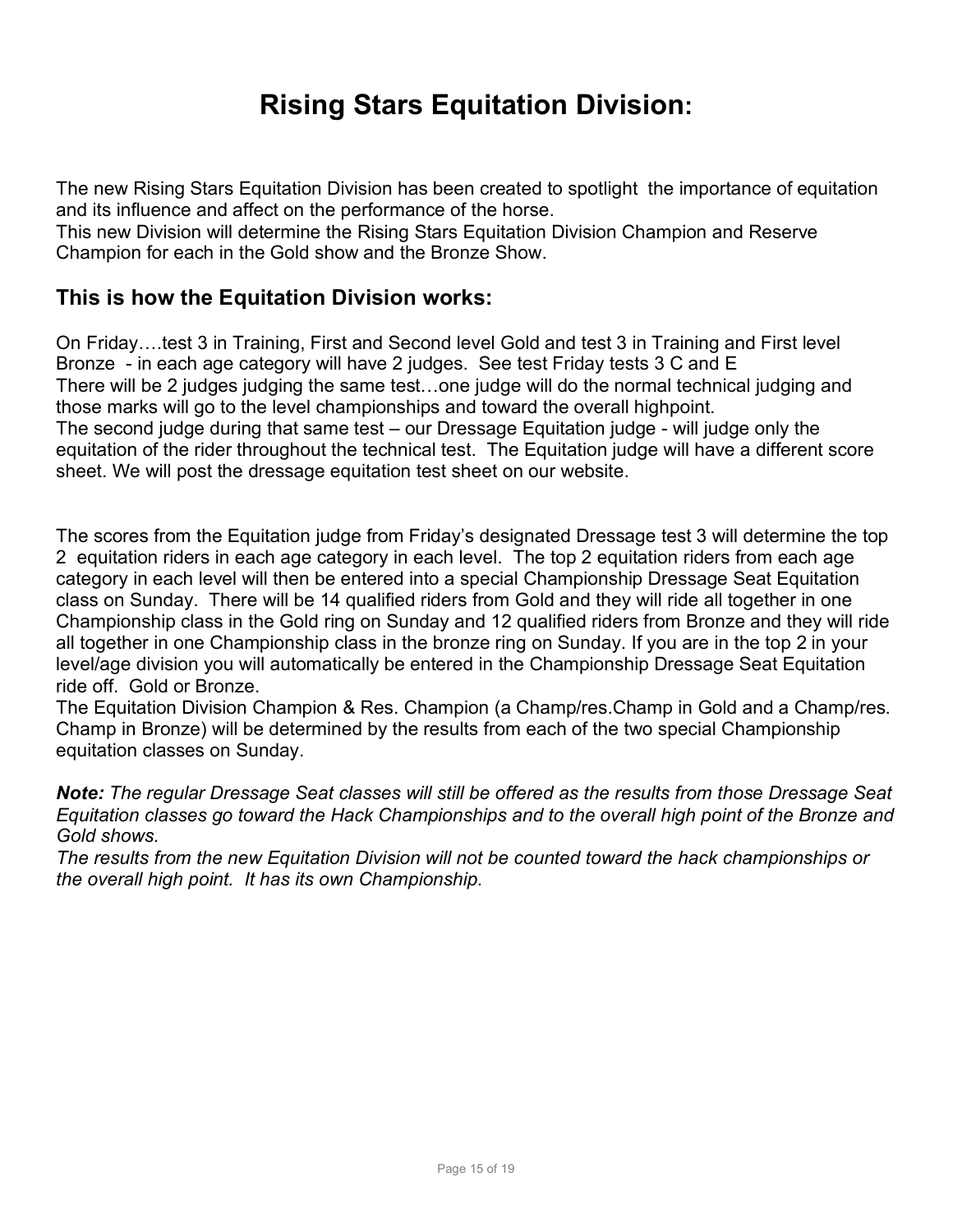#### **EC GOLD SHOW NOTE: TOC = Test of Choice (you must designate test that will be ridden)**

| <b>GOLD DIVISION DRESSAGE COMPETITION</b> |                                                                                                                                        |                      |                                                                                                                                   |
|-------------------------------------------|----------------------------------------------------------------------------------------------------------------------------------------|----------------------|-----------------------------------------------------------------------------------------------------------------------------------|
|                                           | <b>Friday</b>                                                                                                                          |                      | <b>Saturday</b>                                                                                                                   |
| Class #                                   | <b>Class Name</b>                                                                                                                      | Class #              | <b>Class Name</b>                                                                                                                 |
| 1052<br>1053<br>1054                      | Training Level, TOC (10 - 12 Years)<br>Training Level, TOC (13 - 15 Years)<br>Training Level, TOC (16 - 21 Years)                      | 2022<br>2023<br>2024 | Training Level, Test 2 (10 - 12 Years) C<br>Training Level, Test 2 (13 - 15 Years) C<br>Training Level, Test 2 (16 - 21 Years) C  |
| 1032<br>1033<br>1034                      | Training Level, Test 3 (10 - 12 Years) C&E<br>Training Level, Test 3 (13 - 15 Years) C&E<br>Training Level, Test 3 (16 - 21 Years) C&E | 2032<br>2033<br>2034 | Training Level, Test 3 (10 - 12 Years) C<br>Training Level, Test $3(13 - 15$ Years) C<br>Training Level, Test 3 (16 - 21 Years) C |
| 1152<br>1153<br>1154                      | First Level, TOC(10 - 12 Years)<br>First Level, TOC (13 - 15 Years)<br>First Level, TOC (16 - 21 Years)                                | 2122<br>2123<br>2124 | First Level, Test 2 (10 - 12 Years) $C$<br>First Level, Test 2 (13 - 15 Years) C<br>First Level, Test 2 (16 - 21 Years) C         |
| 1132<br>1133<br>1134                      | First Level, Test $3(10 - 12$ Years) C&E<br>First Level, Test $3(13 - 15$ Years) C&E<br>First Level, Test $3(16 - 21$ Years) C&E       | 2132<br>2133<br>2134 | First Level, Test $3(10 - 12$ Years) C<br>First Level, Test 3 (13 - 15 Years) C<br>First Level, Test 3 (16 - 21 Years) C          |
| 1250<br>1230                              | Second Level, TOC<br>Second Level, Test 3 C&E                                                                                          | 2220<br>2230         | Second Level, Test 2 C<br>Second Level, Test 3 C                                                                                  |
| 1350<br>1330                              | Third Level, TOC<br>Third Level, Test 3 C                                                                                              | 2320<br>2330         | Third Level, Test 2 C<br>Third Level, Test 3 C                                                                                    |
| 1450<br>1430                              | Fourth Level, TOC<br>Fourth Level, Test 3 C                                                                                            | 2420<br>2430         | Fourth Level, Test 2 C<br>Fourth Level, Test 3 C                                                                                  |
| 1520                                      | FEI Youth Team Test C                                                                                                                  | 2530                 | FEI Youth Individual Test C                                                                                                       |
| 1650                                      | Alumni Division: Level of Choice/TOC<br>FEI TOC                                                                                        | 2620                 | Alumni Division: Level of Choice/Test 2<br>FEI TOC                                                                                |
| 1630                                      | Alumni Division: Level of Choice/Test 3 C<br>FEI Team Test C                                                                           | 2630                 | Alumni Division: Level of Choice/Test 3 C<br>FEI Individual Test C                                                                |
| 1750                                      | FEI Para Equestrian Division: TOC C                                                                                                    | 2750                 | FEI Para Equestrian Division: TOC C                                                                                               |
| <b>Evening Classes</b>                    |                                                                                                                                        |                      |                                                                                                                                   |
|                                           |                                                                                                                                        |                      | Parade of Champions<br><b>Educational Seminars</b><br>Social Night - Exhibitors -watch for details<br>Sponsors social             |

*All Classes are \$45 per class except the Friday test 3 C&E \$55.00*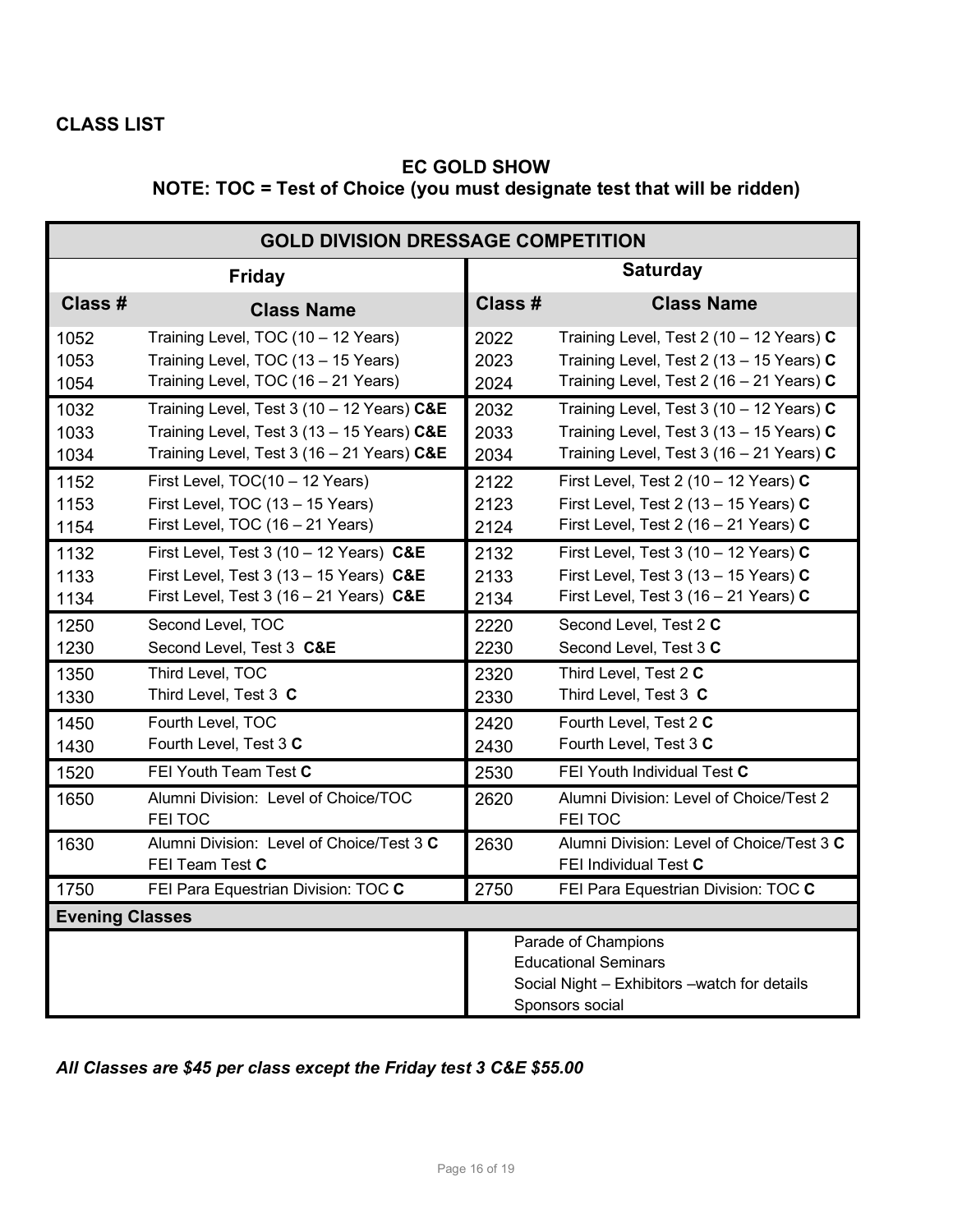#### **CLASS LIST**

#### **EC BRONZE SHOW NOTE: TOC = Test of Choice (you must designate class to be ridden)**

|                        | <b>BRONZE DRESSAGE COMPETITION</b>                     |         |                                                 |
|------------------------|--------------------------------------------------------|---------|-------------------------------------------------|
|                        | <b>Friday</b>                                          |         | <b>Saturday</b>                                 |
| Class #                | <b>Class Name</b>                                      | Class # | <b>Class Name</b>                               |
| 3000A                  | Walk/Trot A (9 Years & Under)                          | 4000A   | Walk/Trot A (9 Years & Under)                   |
| 3000B                  | Walk/Trot B (9 Years & Under) C                        | 4000B   | Walk/Trot B (9 Years & Under) C                 |
| 3001A                  | Walk/Trot A $(10 - 12$ years)                          | 4001A   | Walk/Trot A $(10 - 12$ years)                   |
| 3001B                  | Walk/Trot B (10 - 12 years $C$                         | 4001B   | Walk/Trot B (10 - 12 years) $C$                 |
| 3002A                  | Walk/Trot A $(13 - 15$ years)                          | 4002A   | Walk/Trot A $(13 - 15$ years)                   |
| 3002B                  | Walk/Trot B $(13 - 15$ years) C                        | 4002B   | Walk/Trot B (13 -15 years) C                    |
| 3051                   | Training Level, TOC (9 Years & Under)                  | 4021    | Training Level, Test 2 (9 Years & Under) C      |
| 3052                   | Training Level, TOC (10 - 12 Years)                    | 4022    | Training Level, Test 2 (10 - 12 Years) C        |
| 3053                   | Training Level, TOC (13 - 15 Years)                    | 4023    | Training Level, Test 2 (13 - 15 Years) C        |
| 3054                   | Training Level, TOC (16 - 21 Years)                    | 4024    | Training Level, Test 2 (16 - 21 Years) C        |
| 3031                   | Training Level, Test 3 (9 yrs.& Under) C               | 4031    | Training Level, Test 3 (9 & Under) C            |
| 3032                   | Training Level, Test 3 (10 - 12 Years) C&E             | 4032    | Training Level, Test 3 (10 - 12 Years) C        |
| 3033                   | Training Level, Test 3 (13 - 15 Years) C&E             | 4033    | Training Level, Test $3(13 - 15$ Years) C       |
| 3034                   | Training Level, Test 3 (16 - 21 Years) C&E             | 4034    | Training Level, Test 3 (16 - 21 Years) C        |
| 3152                   | First Level, TOC (10 - 12 Years)                       | 4122    | First Level, Test 2 (10 - 12 Years) $C$         |
| 3153                   | First Level, TOC (13 - 15 Years)                       | 4123    | First Level, Test 2 (13 – 15 Years) $C$         |
| 3154                   | First Level, TOC (16 - 21 Years)                       | 4124    | First Level, Test 2 (16 – 21 Years) $C$         |
| 3132                   | First Level, Test 3 (10 - 12 Years) C&E                | 4132    | First Level, Test 3 (10 - 12 Years) $C$         |
| 3133                   | First Level, Test 3 (13 - 15 Years) C&E                | 4133    | First Level, Test 3 (13 – 15 Years) $C$         |
| 3134                   | First Level, Test 3 (16 - 21 Years) $CAE$              | 4134    | First Level, Test 3 (16 – 21 Years) $C$         |
| 3650                   | Alumni Division: Level of Choice/TOC                   | 4620    | Alumni Division: Level of Choice Test 2         |
| 3630                   | Alumni Division: Level of Choice Test 3 C              | 4630    | Alumni Division: Level of Choice Test 3 C       |
| <b>Evening Classes</b> |                                                        |         |                                                 |
| 6000                   | GQ (Gentlemen only) TOC (Test of Choice).              |         | Parade of Champions                             |
|                        | $20 \times 60$ ring<br><b>NO CHARGE FOR THIS CLASS</b> |         | Social Night -Exhibitors -watch for<br>details. |

*All Classes are \$40 per class except the Friday test 3 C&E classes which are \$50 the "GQ" class is FREE!*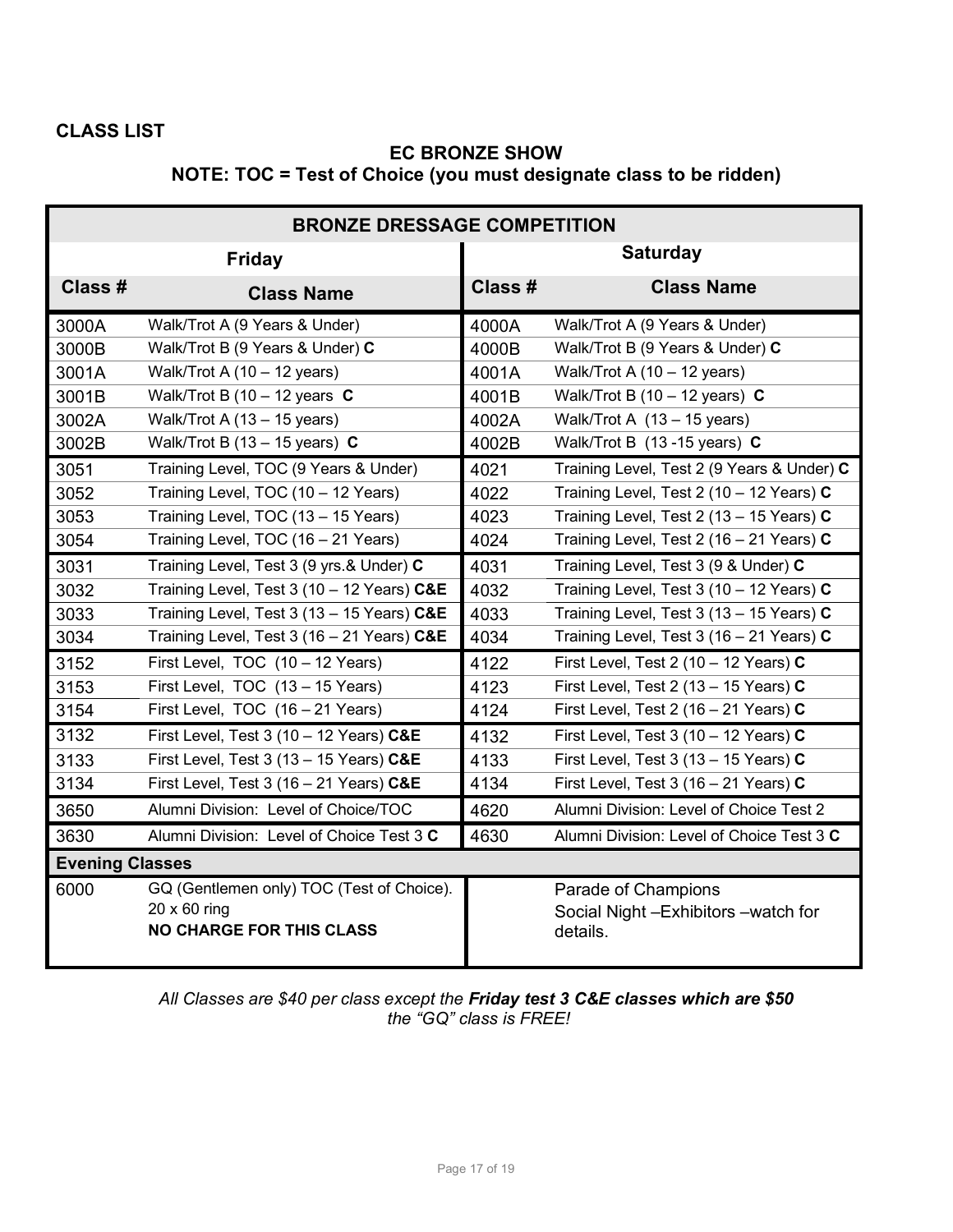#### **CLASS LISTS**

| <b>GOLD HACK</b> RS Costume Class (formerly Bling class) combined Gold & Bronze |
|---------------------------------------------------------------------------------|
| Please note: all Hack classes now judged by age categories not height           |

| <b>RISING STARS PROVINCIAL GOLD HACK COMPETITION</b> |                                                                 |  |
|------------------------------------------------------|-----------------------------------------------------------------|--|
| <b>SUNDAY</b>                                        |                                                                 |  |
| Class #                                              | <b>Class Name</b>                                               |  |
| 900 Novelty                                          | Pleasure Pairs – see note below                                 |  |
| 500                                                  | RS Dressage Seat Equitation (10 - 12 Years)                     |  |
| 501                                                  | RS Dressage Seat Equitation (13 - 15 Years)                     |  |
| 502                                                  | RS Dressage Seat Equitation (16 - 21 Years)                     |  |
|                                                      |                                                                 |  |
| 503                                                  | RS English Pleasure $(10 - 12 \text{ years})$                   |  |
| 504                                                  | RS English Pleasure $(13 - 15$ years)                           |  |
| 505                                                  | RS English Pleasure $(16 - 21$ years)                           |  |
| 506                                                  | RS Dressage Hack $(10 - 12 \text{ years})$                      |  |
| 507                                                  | RS Dressage Hack (13 - 15 years)                                |  |
| 508                                                  | RS Dressage Hack (16 – 21 years)                                |  |
| 509                                                  | RS Country Hack (10 -12 years)                                  |  |
| 510                                                  | RS Country Hack (13 - 15 years)                                 |  |
| 511                                                  | RS Country Hack (16 - 21 years)                                 |  |
|                                                      | RS Equitation Division Championship ride off – qualified riders |  |
|                                                      | from Friday                                                     |  |
| 920 Novelty                                          | RS On Command Class (10 - 15 Years)                             |  |
| 921 Novelty                                          | RS On Command Class (16 - 21 Years)                             |  |
| 922 Novelty                                          | Ride a buck - Combined Gold and Bronze                          |  |
| 923 Novelty                                          | RS Costume class (formerly Bling class) Combined Gold & Bronze  |  |
|                                                      |                                                                 |  |
|                                                      |                                                                 |  |

#### *All Classes are \$15 per class*

Hack classes will be held and judged in accordance with Horse Council of B.C. General Performance Rules with the following exceptions: *Coloured browbands and nosebands allowed. Drop, flash and figure eight nosebands allowed. White coats not required for grooms.*

#### **All Novelty classes-English attire**

**Please Note:** RS Pleasure Pairs can be a combined team of riders/horses from either the Gold or Bronze competitions and will be first Hack Class of the day